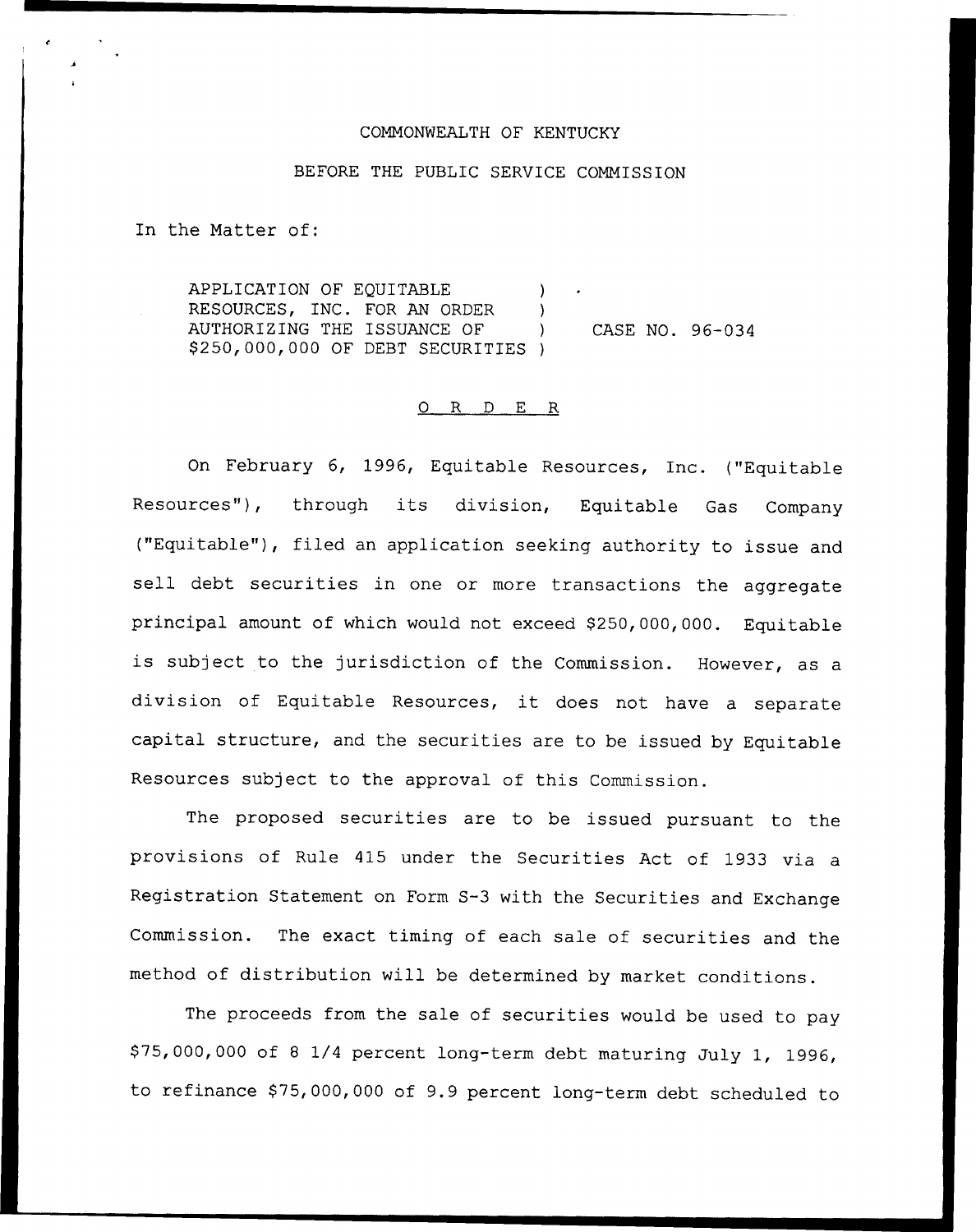mature on April 15, 2013 and for other corporate purposes. No acquisition or construction of any property or facilities within the Commonwealth of Kentucky is proposed.

The Commission, having considered the evidence of record and being otherwise sufficiently advised, finds that the issuance of the above securities by Equitable Resources is for lawful objects within the corporate purposes of Equitable Resources' utility operations, is necessary and appropriate for and consistent with the proper performance of its service to the public, and is reasonable necessary and appropriate for such purposes and should, therefore, be approved.

IT IS THEREFORE ORDERED that:

1. Equitable Resources be and it hereby is authorized to issue and sell in one or more transactions debt securities up to \$ 250,000,000 in principal amount.

2. Equitable Resources shall agree only to such terms and prices that are consistent with the parameters set out in its application.

3. Equitable shall, within <sup>30</sup> days from the date of issuance, file with this Commission <sup>a</sup> copy of the Preliminary Prospectus Supplement and the Prospectus Supplement setting forth the date or dates of issuance, the price paid, the interest rate, purchasers, and all fees and expenses, including underwriting

 $-2-$